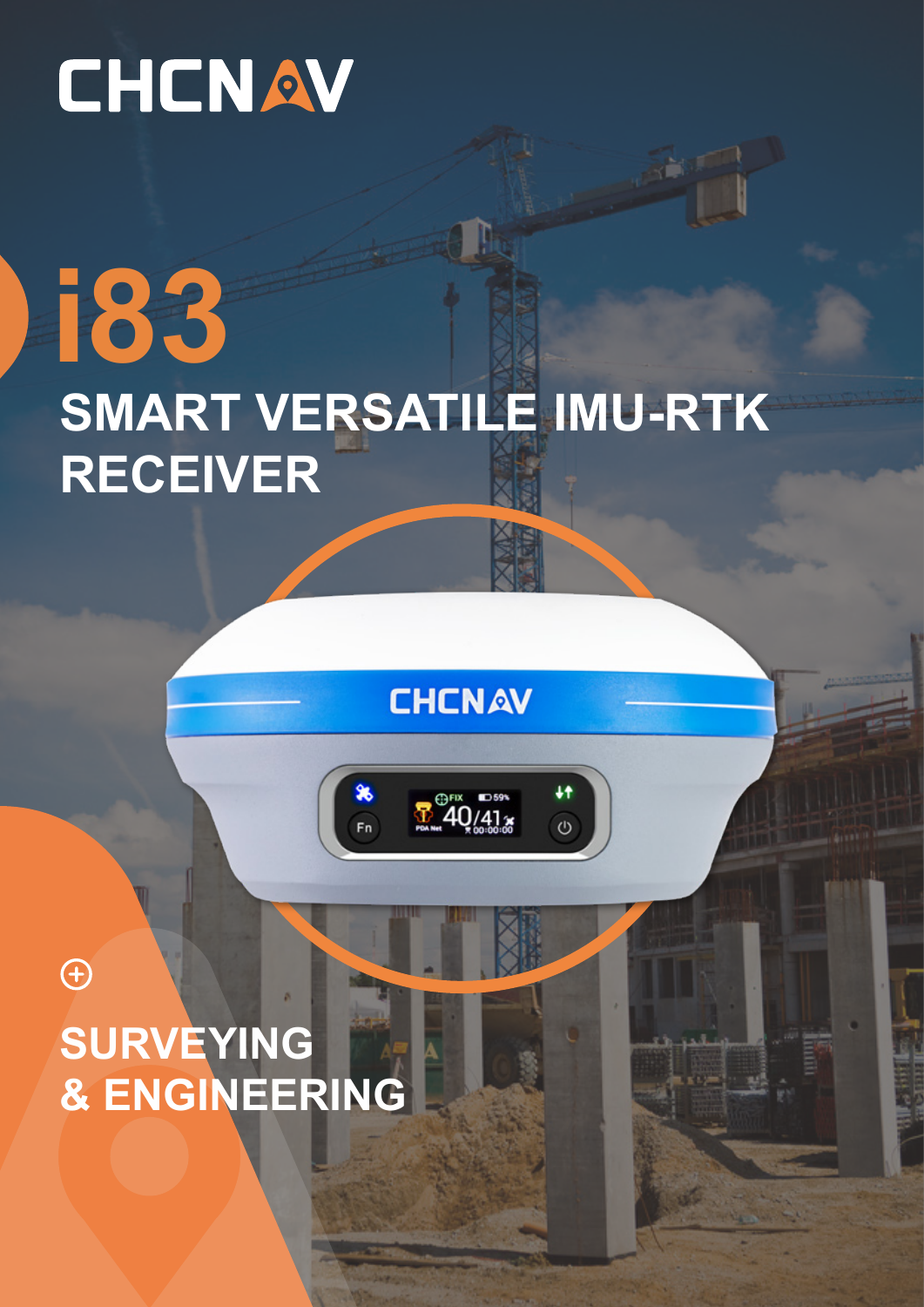### **CHCNAV**

## **SMART AND VERSATILE RECEIVER IMU-RTK GNSS**

The i83 GNSS receiver is more than a universal 1408-channel multi-band IMU-RTK GNSS receiver, it is the perfect GNSS RTK survey tool that any surveying, construction or mapping professional has come to expect. Builtin connectivity modules such as Wi-Fi, Bluetooth, NFC, UHF and 4G modem can be used reliably, efficiently and conveniently in a variety of application scenarios to meet any job site configuration.

The i83 GNSS features CHCNAV's third-generation GNSS antenna and the latest iStar algorithm to increase all GNSS signals tracking efficiency by 30%. It also integrates a premium calibration-free IMU sensor, which greatly improves the usability and reliability of RTK GNSS surveys. Designed for extended field use and robust performance, the i83 GNSS smart power management technology allows for up to 18 hours of continuous RTK rover operation. The i83 GNSS provides unparalleled productivity for GNSS measurements, stakeout surveys and other typical construction tasks.

#### **BEYOND GNSS RTK SURVEY**

#### **Powered by 1408-channel GNSS and iStar technology**

The i83 GNSS smart antenna delivers centimeter precision in seconds and maintains reliable fixed RTK accuracy even in typically challenging environments. Its quick-start feature gets you up and running within 30 seconds of powering up the receiver, making point collection faster than ever as you move from place to place. The thirdgeneration high-gain antenna increases GNSS satellite signals tracking efficiency by up to 30% and provides accurate, survey grade positioning when using GPS, Glonass, BeiDou, Galileo and QZSS constellations. The integrated iStar technology ensures optimal GNSS RTK surveying in all GNSS survey applications.

#### **ENGINEERED FOR FIELD USE**

#### **18 hours on single charge to ensure operation when you need it**

The i83 GNSS ultra-low power SoC (System-on-Chip) electronic design and smart power management dramatically improve GNSS survey time span and eliminate the need for spare or external batteries. Up to 18 hours of autonomous work are achieved when operated as a GNSS RTK network rover and up to 9 hours as a RTK base station. i83 GNSS charges from a power bank or a standard USB-C charger. No matter where or when the GNSS surveys are carried out, the i83 GNSS' magnesium alloy body is shock-, dust- and waterproof to ensure uninterrupted performance, even in the most demanding job site conditions.

#### **SMARTER CONNECTIVITY THAN EVER**

#### **Unrivaled universal GNSS receiver**

i83 GNSS has all the connectivity features a surveyor needs to complete any GNSS surveying project scenario. Built-in Wi-Fi, Bluetooth, and NFC technologies provide a seamless connection to field data controllers and tablets. Integrated 4G and UHF modems enable any GNSS surveying mode, from RTK Networks NTRIP connections to UHF baserover configuration. GNSS RTK corrections are accessed or broadcasted continuously for accurate positioning in all circumstances.

view of the i83 GNSS status. Whether it is set up as a UHF RTK base station, recording raw data for further GNSS post-processing, or simply being used as a UHF or 4G network rover, operators are always in full control of their survey operations.

#### **GNSS SURVEY TOOL FOR ALL Efficient IMU-RTK survey made easy**

The i83 GNSS built-in IMU for automatic pole tilt compensation boosts surveying, engineering and mapping speed and efficiency by up to 30%. Realtime, interference-free initialization of the 200 Hz inertial module is achieved in just 5 seconds and ensures 3-centimeter accuracy over a pole tilt range of up to 30 degrees. Measuring and staking out with the i83 GNSS is fast, easy and highly productive, whether you are engineer, site foreman or surveyor.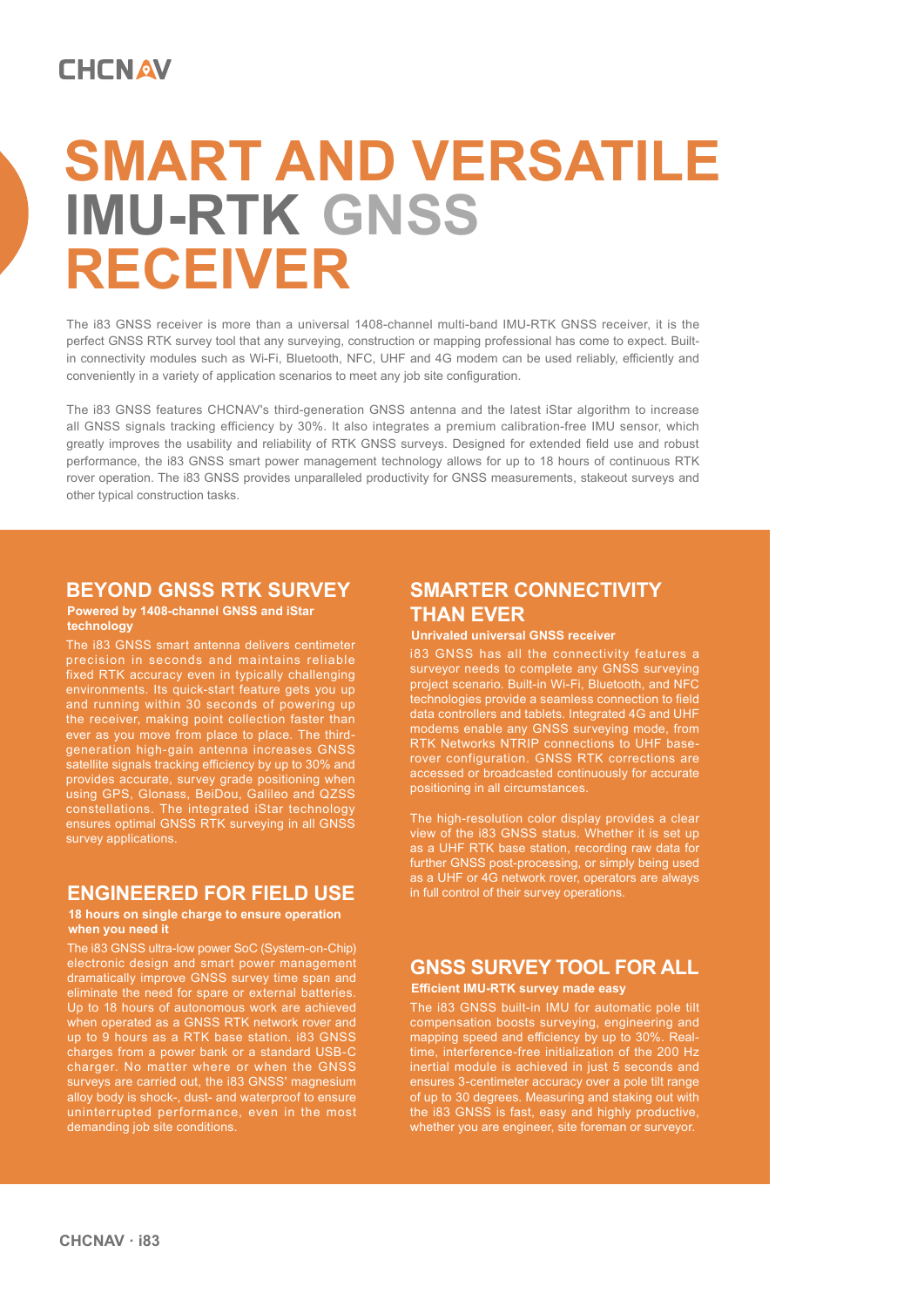**CHCNAV** 





### **ENABLE GNSS RTK ANYTIME, ANYWHERE**

CHCNAV · i83